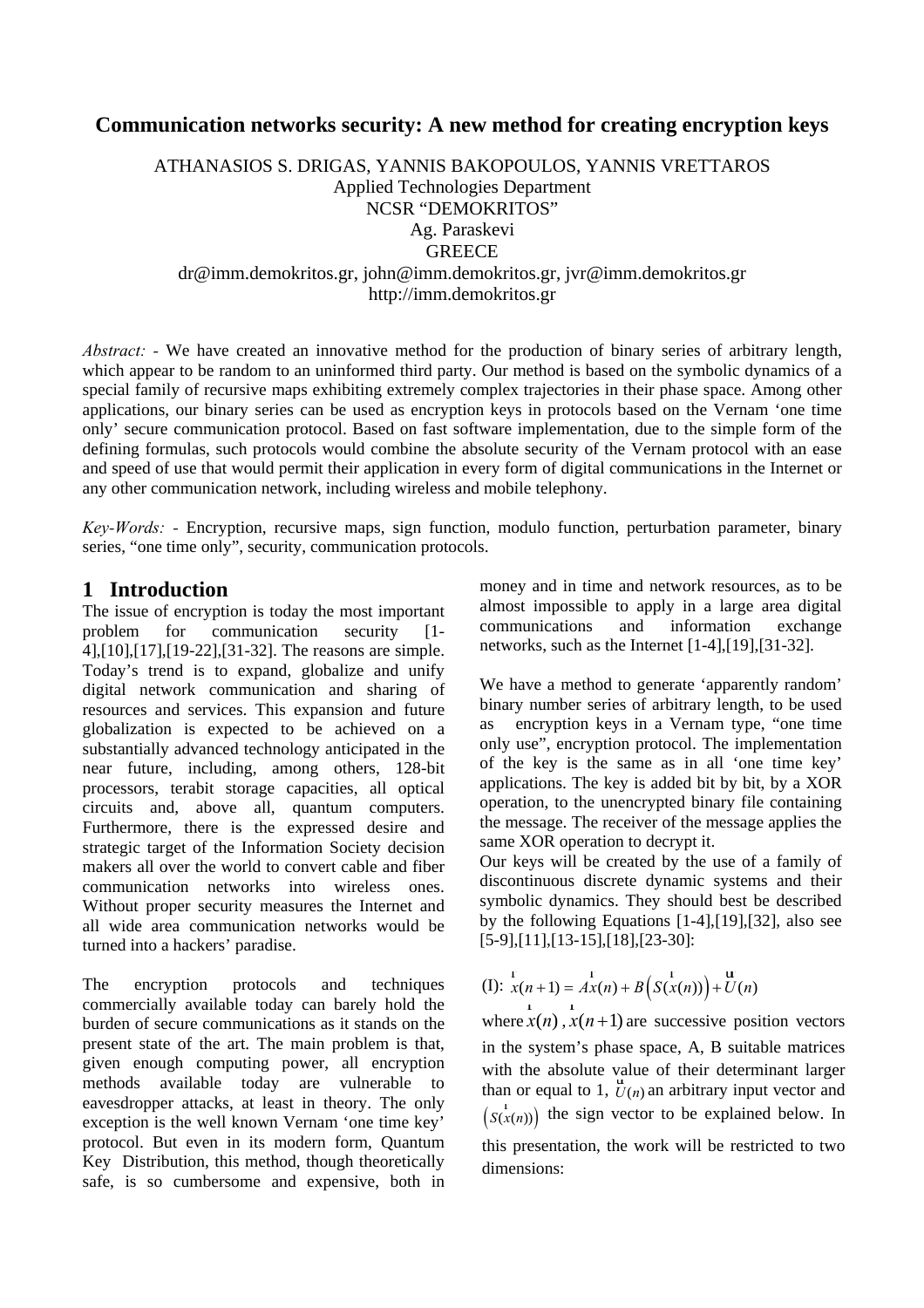(II): 
$$
\begin{pmatrix} x_1(n+1) \\ x_2(n+1) \end{pmatrix} = \begin{pmatrix} a_{11} & a_{12} \\ a_{21} & a_{22} \end{pmatrix} \begin{pmatrix} x_1(n) \\ x_2(n) \end{pmatrix} +
$$

$$
\begin{pmatrix} b_{11} & b_{12} \\ b_{21} & b_{22} \end{pmatrix} \begin{pmatrix} \text{sgn}(x_1(n)) \\ \text{sign}(x_2(n)) \end{pmatrix} + \begin{pmatrix} U_1(n) \\ U_2(n) \end{pmatrix}
$$

otherwise. Therefore,  $(S(x(n))$  is a vector with the The function sgn(x) has value -1 if  $x < 0$  and 1

sign functions of the position vector's coordinates as its coordinates.

There have been considered many methods to create binary symbolic series from the above Equations, to be used as encryption keys. These series obviously are not really random, since they are created by a well understood and repeatable mathematical recursive method. Yet they should appear as 'random' series of binary digits to a third party. The apparent 'randomness', or, in other words, the lack of any apparent structure in the series should be theoretically proven by topological arguments and ascertained by appropriate statistical tests available in the Internet there are many suits of tests, some of them considered the most well known and commercially acceptable. The NIST tests and those published by prof. George Marsaglia [16] are included. The best methods examined so far yield test results which are 80-90% successful. The method is still at the calibration stage and hopefully better results will appear soon.

Due to the above described property, the usual problems of key distribution would not exist here. No need for repeated meetings of trusted parties for distribution of new key pads. The small number of parameters necessary for the generation of each key may be included in the previous message. This way the integrity of communication would be preserved. Only one initial contact will be required, in order to distribute the exact form of the dynamic system and a first set of parameters.

Our method will generate a theoretically arbitrary length of key series, starting from a small number of initial parameters each time. The defining equations, due to the discontinuous 'step' and 'modulo' functions they include, are especially sensitive to initial conditions. As a result, the space of different keys is extremely large. If the dynamic system is defined by a ten dimensional vector equation, then the number of different keys may be of the order of 10^2000. As appropriate tests have proven, there is no cross correlation between the keys.

Due to the above properties, the method would be

suitable for many Internet applications, including email encryption and possibly wireless and mobile phone applications. If the above arguments hold, the method will be secure even against attacks applying massive parallel processing, by the use of quantum algorithms. This is because of the randomness and the extremely large key space.

An added advantage is that our method of secure communication may combine, for distributing the protocol and procedure information and thus initiating the communication process, an established QKD setup [1-4],[19],[31],[32] chosen from those available commercially today. So a practical and feasible application for such protocols will be offered since the QKD protocol should be used just once, at the beginning of communications, to safely initiate first contact. From then on, our method will be applied as described without help from QKD. Any other safe method for the initiation of communications, such as personal contact or trusted messengers, is equally acceptable.

In the following, a specific example of our method will be presented. It will be based on a simple map containing a linear part and a sign vector singularity, modulated by a MOD function, so as to remain bounded and not escape to infinity. In Section 2, the properties of the initial system, containing a rotation matrix and the  $sgn(x)$  singular function, will be given. In Section 3, the system will be studied after an essential modification. A perturbation coefficient will be added to the rotation matrix and a MOD function. In Section 4, the theoretical and experimental arguments for the usefulness of the map as a random number generator and an encryption system will be presented. In Section 5, the results will be discussed and some final conclusions will be drawn.

### **2 Study of the Initial Map**

In its simplest form, the recursive map has the form given below.

(III): 
$$
\begin{pmatrix} x_1(n+1) \\ x_2(n+1) \end{pmatrix} = \begin{pmatrix} \cos(\phi) & -\sin(\phi) \\ \sin(\phi) & \cos(\phi) \end{pmatrix} \begin{pmatrix} x_1(n) \\ x_2(n) \end{pmatrix} - \begin{pmatrix} \text{sgn}(x_1(n)) \\ \text{sign}(x_2(n)) \end{pmatrix}
$$

Here the linear part of the map is a rotation by a constant angle  $\phi$ , while the vector  $\begin{pmatrix} \text{sgn}(x_1(n)) \\ \text{sgn}(x_n(n)) \end{pmatrix}$  is  $\begin{pmatrix} \text{sgn}(x_1(n)) \\ \text{sign}(x_2(n)) \end{pmatrix}$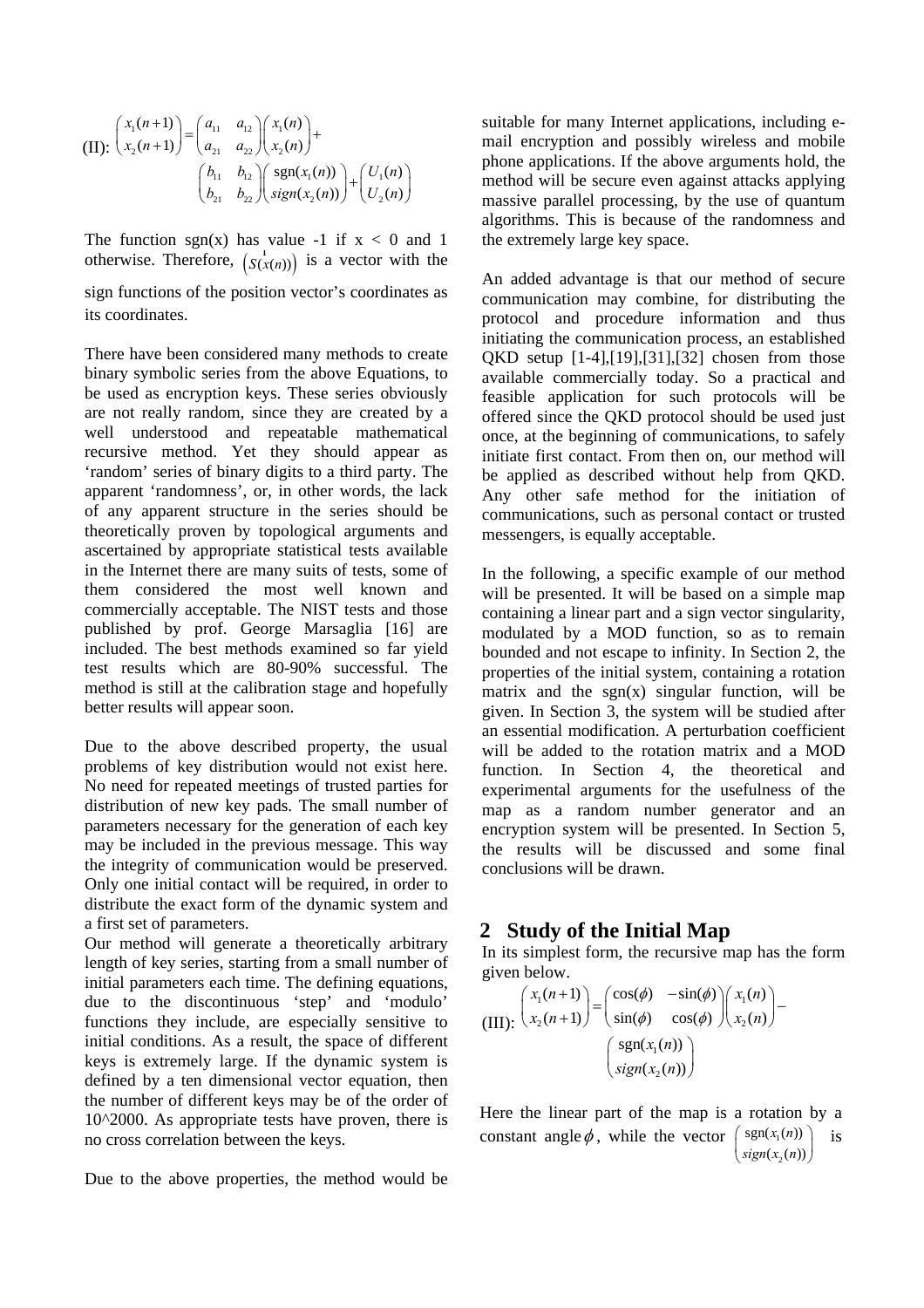the sign vector  $(S(x(n)))$  described above. By computer study it becomes obvious that the behavior of the map depends mainly on the angle of rotation  $\phi$ . For values of  $\phi$  from the interval:  $(-\pi, \pi)$ , the map exhibits a stable behavior for  $\phi \in (-\pi/2, \pi/2)$ . For values of  $\phi$  outside this interval, the map goes on to infinity. The fastest rate of divergence is for  $\phi = \pi$ .



Figure 1. Image of the coordinate system under the Eq.I map

In Fig. 1 a rotation of the coordinate system by the angle  $\phi$  is shown. The axes rotate from position X<sub>1</sub>- $X_2$  to position Y1-Y2. If the angle of rotation  $\phi$  is less than  $(-\pi/4, \pi/4)$ , then the trajectories of the map are all bounded. In Fig. 1, the distance of the point A from the origin indicates the maximum distance of a trajectory point in this case. If  $|\phi| \in (\pi/4, \pi/2)$ , the map's trajectories may go on to arbitrarily large but always finite size, depending on the initial conditions  $\begin{bmatrix} x_1 \cdot 0 \\ x_2 \end{bmatrix}$ . (0) (0) *x*  $\begin{pmatrix} x_1(0) \ x_2(0) \end{pmatrix}$ 

There are some very characteristic features in Fig. 1 First of all, there is a fundamental square with apices  $\begin{bmatrix} 1 & 1 \\ 1 & 1 \end{bmatrix}$   $\begin{bmatrix} 1 & 1 \\ 1 & 1 \end{bmatrix}$ . There are four diagonal lines, with a 450 degree inclination, creating a small diamond-oriented square of side  $\begin{pmatrix} 1 \\ 1 \end{pmatrix} \begin{pmatrix} -1 \\ 1 \end{pmatrix} \begin{pmatrix} -1 \\ -1 \end{pmatrix} \begin{pmatrix} 1 \\ -1 \end{pmatrix}$  $\sqrt{2}$ , intersecting the largest square with a side of size 2 at points:  $\begin{bmatrix} 1 \\ 2 \end{bmatrix} \begin{bmatrix} 1 \\ 2 \end{bmatrix} \begin{bmatrix} 1 \\ 2 \end{bmatrix}$ . The rotation by the angle  $\phi$  is indicated by two arrows  $\begin{pmatrix} 1 \ 0 \end{pmatrix} \begin{pmatrix} 0 \ 1 \end{pmatrix} \begin{pmatrix} -1 \ 0 \end{pmatrix} \begin{pmatrix} 0 \ -1 \end{pmatrix}$ 

2

pointing anticlockwise from axes X1, X2, to Y1, Y2. Then the application of the sign vector will image the 0 quadrant of a circle having the origin as center onto a quadrant of an equal circle, with its center at

point 1 1  $(-1)$  $\begin{pmatrix} 1 \\ -1 \end{pmatrix}$  and radius 2 (not shown). The image will be rotated anticlockwise by the angle  $\phi$ . If the radius of the circle is equal to the distance of the origin to the point A, then the image of A would be equidistant to A from the origin. So, the circle mentioned above is an attractor of all trajectories for the specific angle  $\phi$ . A formal proof of this fact is given in detail elsewhere [32]. In contrast, if a smaller circle, with the origin as center and a radius equal to  $\sqrt{2}/2$  is considered (not shown), it is obvious that its image, with  $\begin{bmatrix} 1 \end{bmatrix}$  as center, or, for that matter, with any of the apices of the larger 1 1  $(-1)$  $\begin{pmatrix} -1 \end{pmatrix}$ 

square as center, will not intersect with it except at one point of contact. This means that the image of any point within this smaller circle is further from the origin than the initial point. So the smaller circle is in fact a repeller for any angle  $\phi$ .

The conclusion is that any trajectory, no matter what the initial conditions are, is contained within a specific annular region, with outer boundary the circle of radius from the origin to A and inner boundary the circle of radius  $\sqrt{2}$ . **This** observation is the starting point to an argument, presented elsewhere [Bakopoulos, Soulioti to be published], by which for every angle  $\phi$  in the interval  $(-\pi/4, \pi/4)$  there are trajectories of completely non-periodic behavior, which are uncountably infinite in quantity. The fact that this map and its modifications are suitable for pseudorandom number generation has the above argument as its starting point, as will be discussed in Section 5.

The trajectories usually consist of a number of circles, distributed in various ways among the four quadrants. In exception, if the initial point is on the center of one of the circles, the corresponding trajectory consists only of the centers of all the circles. On the other hand, if there is a distance between the initial point and the center of the corresponding circle at the same quadrant, the trajectory consists of points belonging to the corresponding circles, of equal radii with the distance of the initial point from its center.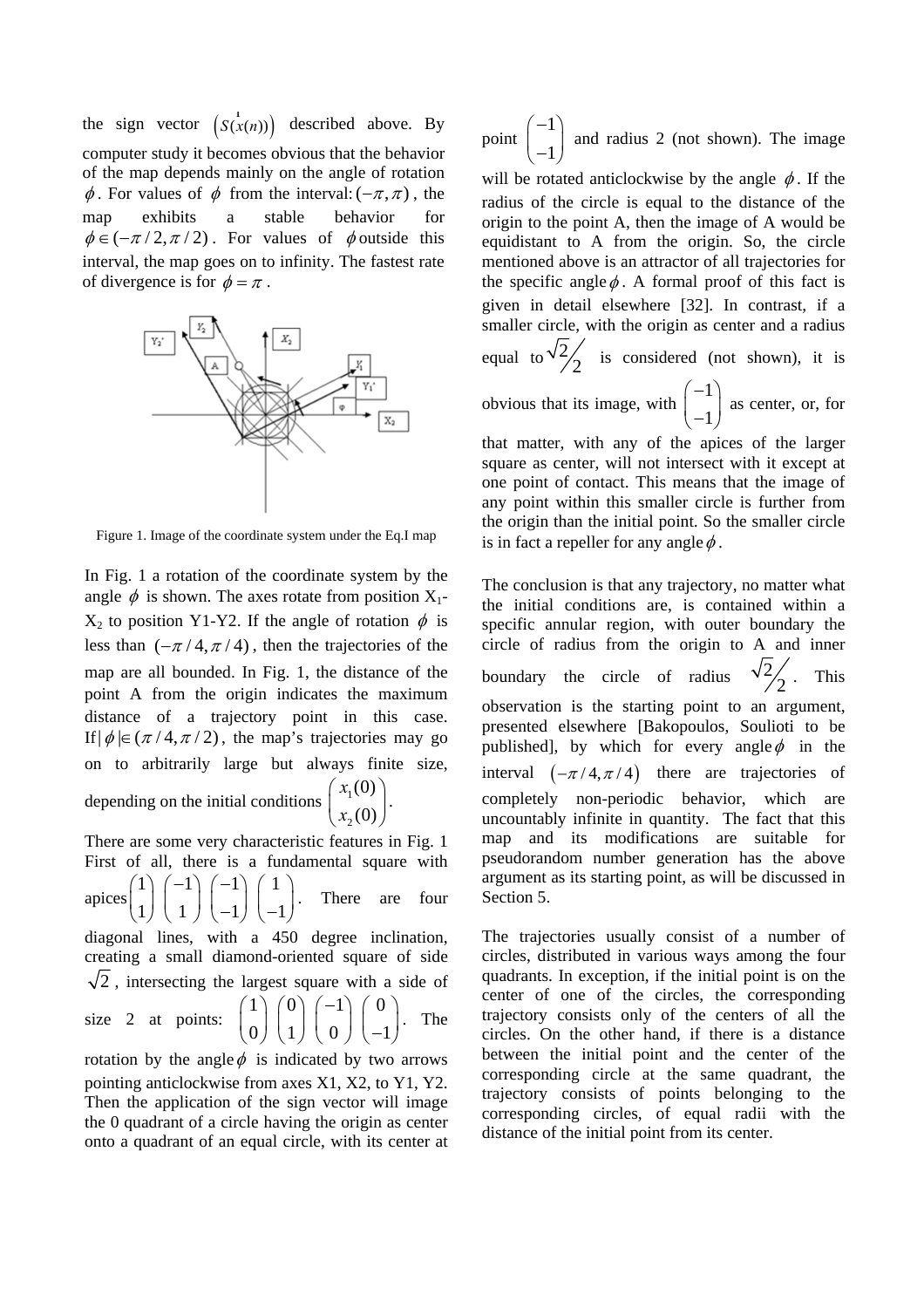

Figure 2. Fundamental trajectories of the basic system

In general, each trajectory is characterized by its passing through a series of quadrants. The numbers 0, 1, 2, 3, characterize the quadrants of the plane. As the quadrants are visited in succession by the map points, their designated numbers comprise the symbolic series of the map (Fig. 2).

If the points of the map are identical to the centers of the corresponding trajectory circle, then the trajectory is periodic with its period equal to that of the corresponding symbolic series. Such a trajectory is called 'primary'. If the symbolic series is periodic but the points of the map do not coincide with the centers of the trajectory circles, then the trajectory is called 'secondary'. In that case, if the ratio  $\frac{\pi}{\phi}$  is rational, the secondary trajectory consists of the apices of suitable regular polygons inscribed to the circles of the trajectory. Then the secondary trajectory is periodic and its period is equal to the period of the symbolic series, multiplied by the ratio 2λπ  $\phi$ ,  $\lambda$  being a suitable positive integer. If the

ratio is irrational, the points of the map continue to cover the circles' perimeters 'almost everywhere', except for a countable set of points. This is called a quasi- periodic trajectory [1],[3-4],[19],[32].

In Fig. 2, some fundamental trajectories are indicated. If the four quadrants of the Euclidean plane are indicated as in Fig. 2, by the numbers 0, 1, 2, 3, then a trajectory is described by the four largest outer circles. Such a trajectory is indicated as 0-1-2- 3….At each step of the recursive map, the vector indicating the state of the system follows the above given order as it changes from one quadrant to another. The relative position of the map point to the center of its circle remains constant. If the initial point is one of the centers of the four circles, then the trajectory consists of the four centers only. In

that case it is called a primary trajectory and it is periodic for every value of  $\phi$  from the interval  $(-\pi/2, \pi/2)$ . If the initial point is at a distance from the corresponding center in the same quadrant, then the distance remains constant for the whole trajectory. The relative orientation of the straight line joining the center of a circle with the corresponding trajectory point changes anticlockwise by  $\phi$  at every step. This way, when a point arrives at quadrant 0,its new position on the trajectory circle of this quadrant is moved by  $4\phi$ anticlockwise.

In Fig. 2, two more trajectories are indicated. One of them is characterized by the numbers 0-2 and is indicated by the two smaller circles in the corresponding quadrants. The other is characterized as 1-3 and is indicated by the two other small circles.

In Fig. 3 the circles indicating the three various trajectories, 0-1-2-3, 0-2, 1-3, can be seen. These are the maximum size circles that may support these trajectories. Their centers define the primary trajectories with period the same as the period of their symbolic series. The secondary trajectories lie on circles of equal radii, with size varying from zero to the maximum size shown in Figs 2 and 3.

If the above mentioned ratio $\pi/\phi$  is an irrational number, the trajectory has at most the size of the maximum circle, as in Fig. 3. Then this circle is called 'the area of influence' of the trajectory for the specific symbol in the symbolic series. If the ratio  $\pi/\phi$  is rational, then the area of influence is an appropriate regular convex polygon. The polygon's order depends on the angle of rotation and the form of the symbolic series. Typically, for the 0-1-2-3 trajectory and for a rotation angle  $\phi = \pi/6$  the corresponding shape is a hexagon, while for the same trajectory and  $\phi = \pi/4$  the respective polygon is an octagon. On the other hand for a period 2 trajectory like the 0-2 or the 1-3, the maximum polygon for  $\phi = \pi/6$  is a dodecagon, a polygon of 12 sides.

Another definition for the area of influence is that it is the maximum object that may follow a trajectory with a given symbolic series.

A description of the properties of the basic map is given elsewhere [1],[3-4],[19],[32]. The properties of recursive maps including similar discontinuities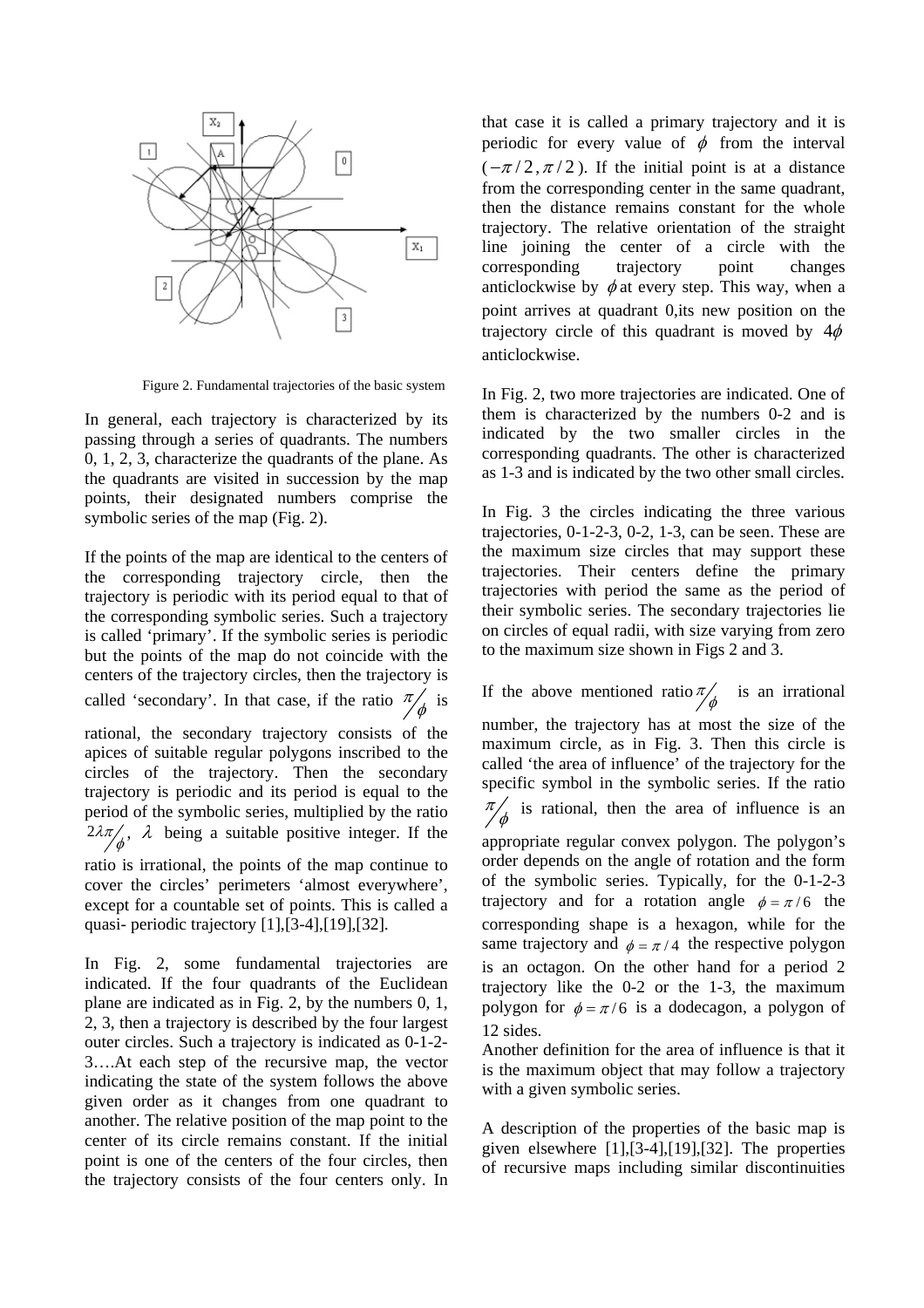has been studied extensively in the relative literature.



Figure 3. The mechanism of application of the basic map

The 0-1-2-3, 0-2 and 1-3 trajectories presented above exist for every value of  $\phi \in (-\pi/2, \pi/2)$ . The 0-1-2-3 trajectory is symmetric to  $90^{\circ}$  degree rotations and inversions with the axes of symmetry inclined by  $\phi/2$  clockwise, relative to the coordinate system of the plane. The 0-2 and 1-3 are symmetric as a family, in the sense that a  $90^{\circ}$  degree rotation of one trajectory will bring it onto the other. The axes of symmetry are inclined by  $\phi/2$ anticlockwise relative to the coordinate axes. This is not true for other trajectories, which may, or may not, exist for all values of  $\phi$ . There are certain empirical rules which seem to be obeyed by most trajectories: (a) There are no repetitions of a symbol of a quadrant within a symbolic series period. This rules seems to be broken only in special cases of trajectories with an area of influence restricted to a point or a line segment on an axis. Such degenerate trajectories exist for example for  $\phi = \pi/4$  and are of the form: 2-0-0-2-3-1-3-1 or: 0-2-0-2-3-1-1-3. These are restricted on an area of influence in the form of a straight line segment. (b) There may not be reversals of direction. For  $\phi$  positive, such reversals as 1-0 or 3-2 have not been observed. A 0 must be followed by 1 or a 2. The reverse is true for negative angle of rotation. No exceptions to this rule have been observed within a periodic symbolic series.

For best understanding of the issue of periodic and non periodic symbolic series and trajectories, the concept of pre orbit points must be examined. By pre orbit points we define those points that appear during the initial steps of a recursive map before its symbolic series enters its proper period. The pre orbit points are by definition of finite number, and are characterized by the fact that they are isolated. There is always a circle around each of them within which no other point of the same trajectory exists. These properties distinguish a set of pre orbit points, no matter how large in size, from a non periodic trajectory. In the latter case, the number of points is infinite and they are not separable. Any number of other points may be found within a circle around a specific point of a non periodic trajectory, however small.

Examples of such non periodic trajectories are the trajectories found for specific initial conditions for values of  $\phi$  equal to  $\pi/6$  and  $4\pi/9$  (see Figs in [32]).

### **3. The Extended Map**

From the study of the initial map some conclusions may be drawn. First of all, although there is a very large complexity in the form and variety of the map's trajectories, there is also a large amount of order, contrary to the requirement of 'apparent randomness'. Even in the non periodic trajectories, whenever they occur, there are certain restrictive rules and symmetries. The three rules of the periodic symbolic series are not so rigid for the non periodic ones but still repetitions of the symbols are rare and reversals such as mentioned in the previous sector even rarer. This would prevent the use of the system as it is for 'apparently random' number generation.

A slight modification created the potential for further study of the structure and better understanding of the system. The introduction of a perturbation parameter  $\varepsilon$  in the rotation matrix, as described by Eq.IV, changed the behavior of the map to the point of making 'almost all' trajectories non periodic and most of them unstable [1- 4],[19],[32], [Bakopoulos, Soulioti to be published]. For small values of the perturbation parameter, of the order of  $\varepsilon = 10^{-3}$  or less, the trajectories appear to 'jump', from one stable trajectory of the previous system (Eq. III), to the other, in an apparently random manner, ultimately depending on the moment in discrete time when the trajectory will pass from one area of influence to another by crossing into a quadrant not corresponding to the previous trajectory. This will inevitably happen since the determinant of the matrix in Eq. IV is now larger than one, so that the distance of the trajectory point from the center of each area of influence cannot remain constant. Periodic trajectories are of measure zero due to the high instability of the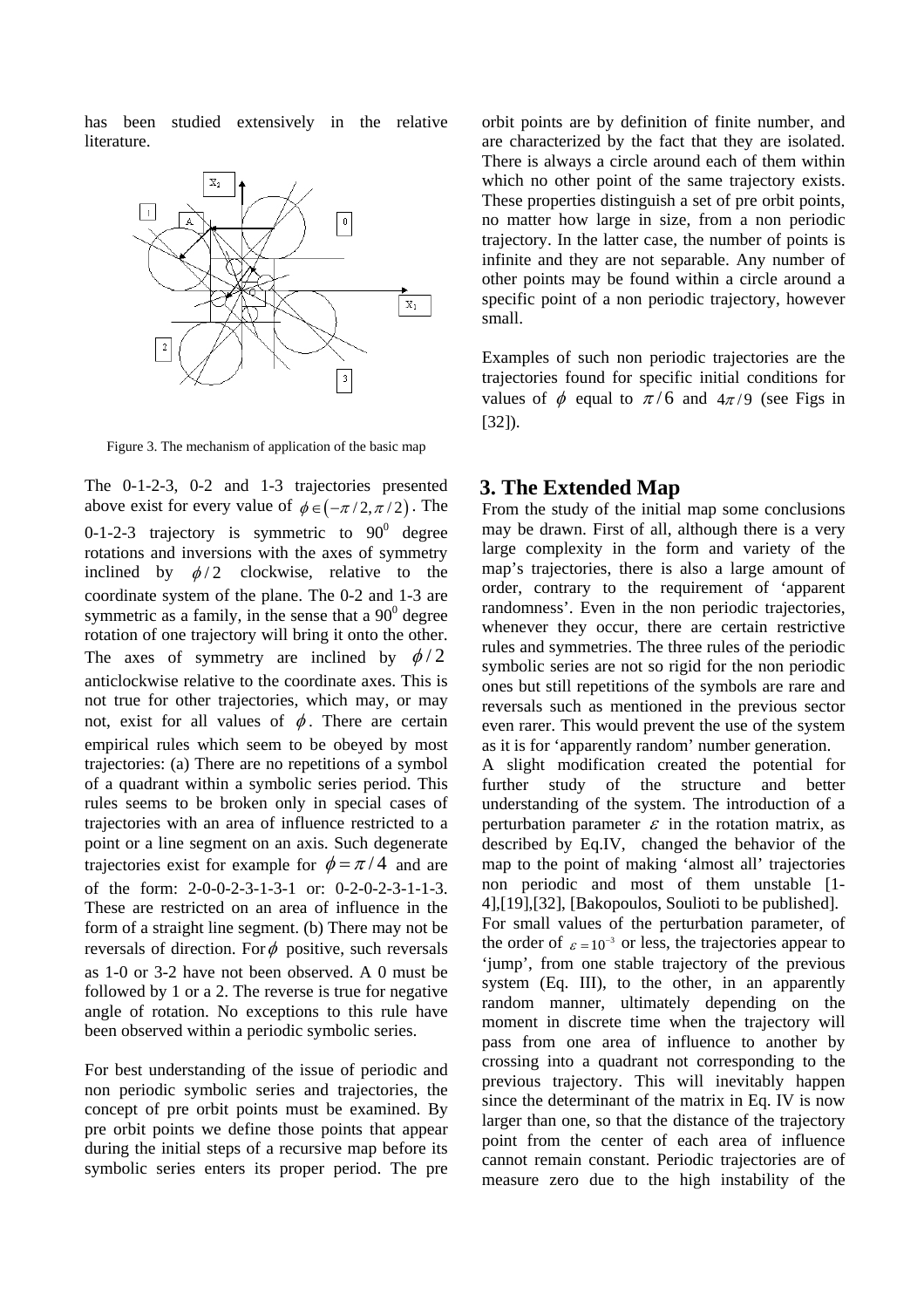system. In fact, although predictable by the Equation defining the system [32], they are not apparent by computer experimentation. Instead in Figures of [32], all trajectories and symbolic series appear non periodic, a fact that presents hope for random number generation.

$$
(IV): \begin{pmatrix} x_1(n+1) \\ x_2(n+1) \end{pmatrix} = \begin{pmatrix} \cos(\phi)(1+\varepsilon) & -\sin(\phi) \\ \sin(\phi) & \cos(\phi)(1+\varepsilon) \end{pmatrix} \begin{pmatrix} x_1(n) \\ x_2(n) \end{pmatrix} - \begin{pmatrix} \text{sgn}(x_1(n)) \\ \text{sign}(x_2(n)) \end{pmatrix}
$$

Still, for such small values of the perturbation parameter, the symbolic series maintain enough structure and similarity to the initial system to remain unsuitable for the required applications. If larger values of  $\varepsilon$ . Such as  $\varepsilon = 0.1$ , or larger, were used, the system became unstable and went to infinity. To remedy this situation, a MOD function was introduced (Eq.V).

```
(V): 
  \left\{ \begin{array}{l} \left| \begin{array}{c} \mu + 1 \end{array} \right| = \mu \text{ on } \mathbb{I} \end{array} \right. \text{ (by (1)} \left\{ \begin{array}{l} \text{cos}(\psi) \left( 1 + \varepsilon \right) \end{array} \right. = \text{sin}(\psi) \left\{ \begin{array}{l} \left| \begin{array}{c} \mu_1(n) \end{array} \right| = \text{sgn}(\lambda_1) \end{array} \right.\begin{pmatrix} x_1(n+1) \\ x_2(n+1) \end{pmatrix} = MOD\left(\begin{matrix} \cos(\phi)(1+\varepsilon) & -\sin(\phi) \\ \sin(\phi) & \cos(\phi)(1+\varepsilon) \end{matrix} \right) \begin{pmatrix} x_1(n) \\ x_2(n) \end{pmatrix} - \begin{pmatrix} \text{sgn}(x_1(n)) \\ \text{sign}(x_2(n)) \end{pmatrix}; p\}\begin{pmatrix} x_1(n+1) \\ x_2(n+1) \end{pmatrix} = MOD \begin{pmatrix} \cos(\phi)(1+\varepsilon) & -\sin(\phi) \\ \sin(\phi) & \cos(\phi)(1+\varepsilon) \end{pmatrix} \begin{pmatrix} x_1(n) \\ x_2(n) \end{pmatrix} - \begin{pmatrix} \text{sgn}(x_1(n)) \\ \text{sgn}(x_2(n)) \end{pmatrix}
```
In (V),  $p$  is a positive real number and  $\varepsilon$  takes large values, typically much larger than 1. The MOD function essentially 'folds' the plane inside a square of side 2 *p* with the origin as its center.

# **4. Applications of the Map In Encryption**

The map of Eq.V has the potential for the production of random numbers of such 'apparent randomness' that they may be applied to encryption schemes as explained in the Introduction. This is due to theoretical reasoning as well as computer study and appropriate statistical tests.

There are many ways to create a series of numbers from (V). The simplest way is to use the symbolic series of non periodic trajectories. It must be converted into binary form and, depending on the manner of the conversion, it will pass the commercial statistical tests available in the Internet to a rate of about 60%. Improved methods include special functions and modifications such as taking the nth decimal point of a coordinate value and put it in MOD(2) form. Since the modulo class of 2 has only two members. 0 and 1, the result is a binary series. These series have been tested by the available tests, with success approaching 100%.

The theory predicts such behavior, since the maps defined by Eq.III,IV,V contain the sign function, the perturbation parameter and the appropriate MOD functions. The sign function introduces a large complexity due to its unpredictable 'jumping' from one quadrant to another. This is supported by the theoretical proof of the existence of an uncountably infinite number of non periodic series [Bakopoulos, Soulioti to be published]. The perturbation parameter reveals this complexity and finally the MOD function keeps it in a manageable form.

Besides the theoretical arguments, our method was tested by the tests of the NIST Institute, the tests provided on line by Prof. G. Marsaglia [16] and by some innovative method created by Dr K. Karamanos [12], at the Free University of Brussels. In a test where the key was created by taking the MOD(2) of the tenth decimal point of the first coordinate of the map points, the success reached practically 100%, on a sample of some 200 keys of 1000000 bits length. Transinformation and intercorrelation test also indicate a very large sensitivity to initial conditions, up to the  $20<sup>th</sup>$ decimal point.

The other requirements for a binary encryption key are that the series are repeatable, fast and easy to construct and the key space must be large, so as to preclude brute force attacks. This is achieved because of the extreme sensitivity of the system even to the smallest variations of the parameter values. There are many ways to create a key from a map of the general form given by Eq.I. One way to increase the complexity is to increase the dimensions of the map from 2 to something larger. It is the authors' opinion that the use of even a 10 dimensional state space would not make the application to heavy for on line use. In this extreme case, assuming a normal 32 bit processor, a network of Java enabled computer systems would be able to handle calculations with 10 - 20 decimals and communicate without delay problem. In that case, a system like the one described by Eq.I, with two 10x10 matrices and a ten dimensional initial conditions vector would depend on more than two hundred parameters. If each parameter has a sensitivity of  $10^{-10}$  to  $10^{-20}$  decimals and for 100 parameters the variations are  $(10^{-10})^{-200}$  in multitude, the key space would contain  $10^{2000}$  keys, enough to withstand a brute force attack even from a quantum computer. For less sensitive content, the dimension of the application may be less, depending on the security demands. These are the arguments on which the use of the method for encryption applications is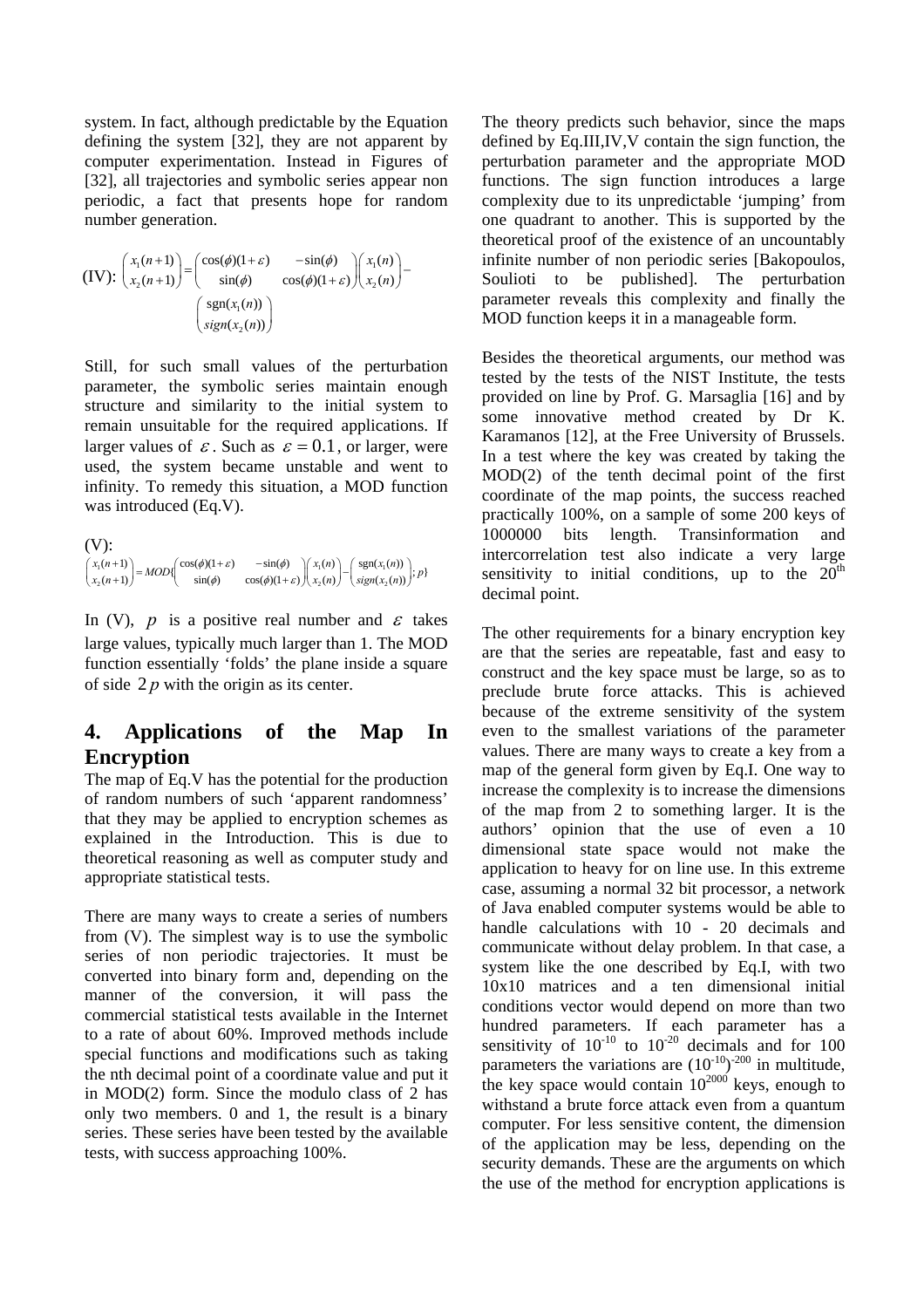based.

Although the authors are convinced of the suitability of their method for applications, there are still open questions and details to be clarified. Even if the increasing of dimensions seems to be the best method for strengthening security, other possibilities, such as the increase of the decimals or the introduction of more discontinuous functions are possible and will be the subject of further research.

## **5. Conclusions**

In the previous sectors, a recursive map has been presented and studied in various forms, described by Eq.I-V with increasing complexity. The existence of non periodic trajectories in the map's state space, the unpredictability introduced by the discontinuous functions sign and modulo, as well as the perturbation induced by the parameter  $\varepsilon$ , make possible the creation of series of 'apparently random' binary digits, suitable for use in demanding applications such as encryption. The properties of the ensuing encryption methods and protocols have the required properties in terms of security, repeatability, ease and speed of use and a large enough key space to face and withstand brute force attacks even by a quantum computer. Although it may be concluded that there exist strong arguments for the suitability of the system for the highest level security communications, there is ground for further study and development to improve the method, This may be the direction of future research.

## **6. References**

[1] Yannis Bakopoulos, 'Application of Dynamic Systems for Cryptographic Key Distribution' 15<sup>th</sup> *Congress on Nonlinear Dynamics, Chaos and Complexity* Patras Aug. 19 – 30, 2002 (A. Bountis) (In Greek).

[2] Yannis Bakopoulos, Yannis Vrettaros, Athanasios Drigas, 'An automatic process for the reliable and secure creation and distribution of quantum keys' *National Patent Νο 1003891, ΟΒΙ*, 2002.

[3] Yannis Bakopoulos, Vassiliki Soulioti, 'A protocol for secure communication in digital networks' *National Patent Νο 1004308 ΟΒΙ*, 2003.

[4] Yannis Bakopoulos, Vassiliki Soulioti, 'A protocol for secure communication in digital networks' *PCT/GR 03/ 00035* 2003

[5] L. O Chua. and T.Lin, (1988) *IEEE Trans. CAS* 35, pp. 648 – 658.

[6] Robert L Devaney. *Physica* 10D (1984) pp. 387 – 393.

[7] O. Feely and L. O. Chua 'Nonlinear Dynamics of a class of analog - to - digital converters', *Int. J. Bifurcation and Chaos*, Vol. 2**,** 1992, pp. 325 – 340.

[8] Orla Feely "Nonlinear Dynamics and Chaos in Sigma – Delta Modulation", *Journal of the Franklin Institute* Vol. 331B, No. 6, 1995 pp. 903 – 936.

[9] Orla Feely 'Nonlinear Dynamics of Chaotic Double-Loop Sigma Delta Modulation', *ISCAS* 1994: pp.101-104

[10] T Habutsu et al. 'A secret key cryptosystem by iterating a chaotic map' *International Conference on the Theory and Application of Cryptographic Techniques,* Springer Verlag, DE pp 127 – 140, XP000607774

[11] Leo P. Kadanov, and Chao Tang, *Proc. Natl. Acad. Sci. USA* Vol. 81, pp. 1276 – 1279, February 1984, Physics.

[12] K. Karamanos "Entropy analysis of substitutive sequences revisited" J*. Phys*. *A, Math. Gen*. 34, (2001) 9231 – 9241.

[13] Stelios Kotsios and Orla Feely *NDES Congress Spain* '96.

[14] Stelios Kotsios and Orla Feely 'The model – matching problem for a special class of discrete systems with discontinuity'*IMA Journal of Mathematical Control & Information* (1998) Vol. 15**,** pp 93 – 104

[15] Stelios Kotsios 2000 *Nonlinear Dynamics* 22 pp.175 – 191 (and refs therein)

[16] George Marsaglia "A Current View of Random Generators" Keynote Address, *Computer Sciense and Statistics: 16th Symposium on the Interface*, Atlanta, 1984 (It appeared in *"The Proceedings"* of the Conference, published by Elsevier Press).

[17] S. Papadimitriou, A. Bezerianos, T. Bountis, G. Pavlides, "Secure Communication protocols with discrete nonlinear chaotic maps", *Journal of Systems Architecture*, Vol. 47, No 1, 2001, pp. 61 – 72.

[18] James Rössler et al. *PHYSICAL REVIEW A*, VOLUME 39, NUMBER 11, JUNE 1 1989, pp.5954  $-5960.$ 

[19] V. Soulioti 'A study on Discrete Dynamic Systems with a linear part and discontnuity',  $15^{th}$ *Congress on Nonlinear Dynamics, Chaos and Complexity* Patras Aug. 19 – 30, 2002 (A. Bountis). (In Greek).

[20] Richard J. Hughes et al 'Method and apparatus for free space quantum key distribution in daylight' *US 2001/055389*, December 27, 2001.

[21] Yuan et al 'Method and system for establishing a cryptographic key agreement using linear protocols', *US 5 966 444,* Oct. 12 1999